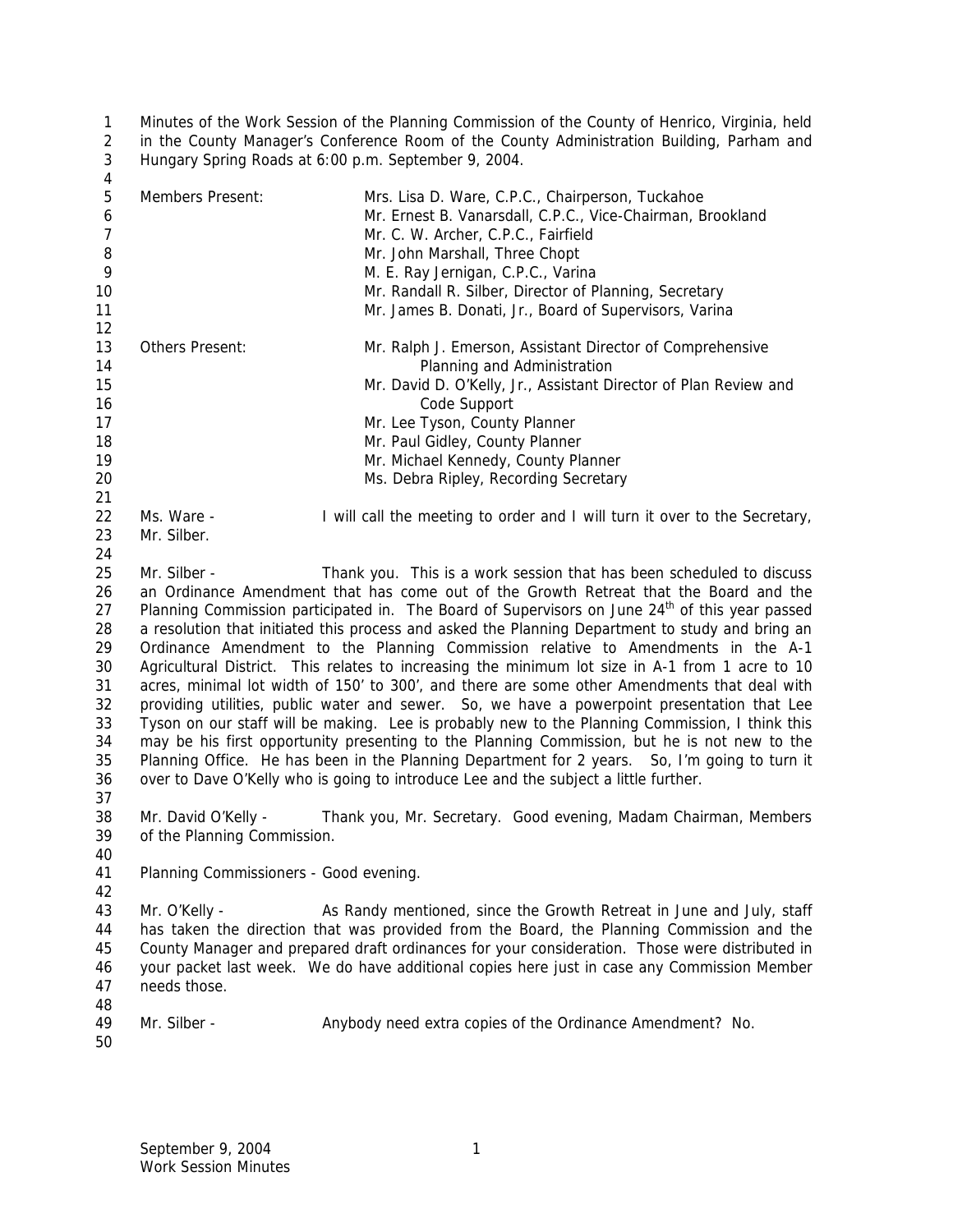Mr. O'Kelly - As Randy mentioned, Lee Tyson is with us this afternoon. Lee is a member of the Planning staff, he has been with the county just over 2 years. He came to us from the Chesapeake Bay Local Assistance Department, but he also in his previous life worked with Joe Emerson in New Kent as the Director of Planning. He has also worked in zoning enforcement with the City of Richmond. He has prepared a powerpoint presentation and he has also prepared the draft ordinances and summaries answering the questions that the Commission may have. 

- Following his presentation we will need to decide if any other work session is necessary. That could be scheduled with your POD meeting, in 2 weeks. We also probably should consider setting a date for a Public Hearing. The suggested schedule from the Board Retreat was to have 62 to first Public Hearing with the Planning Commission on October  $14<sup>th</sup>$ , so we do need to talk about that at the end of the meeting. At this point I'll turn it over to Lee Tyson.
- 

 Mr. Lee Tyson - Thank you, Madam Chairman, Members of the Commission, Mr. Donati. Thank you for having me here tonight. I'm Lee Tyson, I'm a Planner with the Zoning Division with the County and I appreciate the opportunity to speak with you tonight.

 As I go through the presentation if you have any questions, please feel free to stop me and ask questions. I'll certainly be happy to answer them if I can. If I can't, I've never been proud about saying, I'm sorry I don't know the answer to that, but I'll get back in touch with you as soon as I can find out the information.

 As the Secretary pointed out in, June 2004 the Board of Supervisors passed a resolution requesting the Planning Commission staff to examine the A-1 Agricultural Zoning District Regulations concerning lot width and lot area and also examine the subdivision ordinance regulations related to public water and sewer. Specifically, the resolution said, in order to promote the health, safety and gentle welfare of the citizens the staff should develop an ordinance that would increase the lot size and lot width requirements in the A-1 district from 1 area to 10 acres, require all one family homes in the "R" one family residences to have public water and require all one family homes on lots less than one acre to have both public water and sewer. The staff has prepared amendments to the subdivision and zoning ordinance and these been provided to you. I would like to review the proposed zoning ordinance amendments first.

 By way of some background there are currently approximately 9,000 parcels zoned A-1 in the County: 

- 88 approximately 2,400 of them are vacant,
- 89 614 vacant parcels in A-1 subdivisions,
- 100+ acre lots, there are approximately between 51 of those parcels,
- 91 207 parcels are between 20 and 100 acres,
- 92 187 parcel between 10 and 20 acres,
- 93 and between 5 and 10, 241 parcels.

 Those are rough estimates I obtained from the County's GIS, but taking into consideration there are some pluses or minuses in those, they may not add up exactly.

Those are round figures.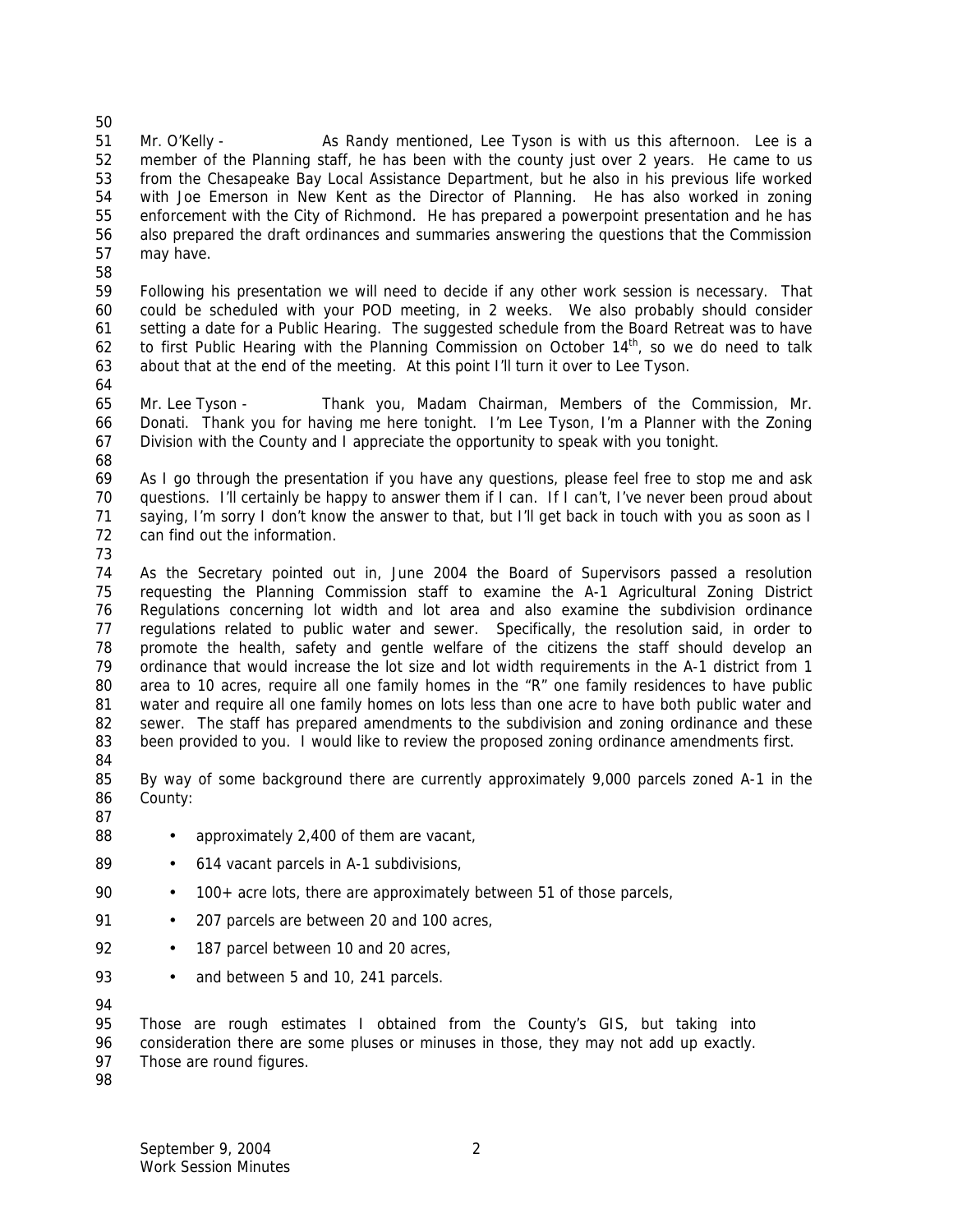The current requirement under the A-1 zoning district regulation is a minimum lot size of one acre and a minimum lot width of 150' measured at the building setback line. The requirements for the lot width and the lot area are contained in §24-94 of the County Zoning Ordinance. Unfortunately, if is very difficult to amend one section of the ordinance without having to go through and occasionally tinkering to clean up areas in other sections of the ordinance.

 My presentation is arrange according to Code Section. I would like to stress that the major change is to §24-94 of the County Code, which would change the lot area in an A-1 District from one acre to ten acres and the minimum lot width from 150' to 300'.

 The first proposed amendment would amend §24-51 relating to the listing of one family dwellings in the A-1 Agricultural zoning district as a permitted use. It's really a housekeeping measure. That section refers you to the existing standards for the A-1 District. The amendment refers you to the proposed standards for development.

 Section 24-53.1 would be created under the proposed amendment and would grandfather lots already given subdivision approval and considered vested. Those lots would be able to be developed at the current standard of one acre and 150' of lot width. 

 As Mr. Silber pointed out, again, the primary change is to §24-94 of the code, which would change the minimal lot size from one to ten acres and the minimum lot width from 150' to 300'.

 By way of comparison, in Hanover County the minimum lot size runs from 5 to 10 acres in their agricultural zoning districts with minimum lot width of 200' to 450' depending on the right-of-way width. In Chesterfield, there agricultural district regulations vary from 1 126 to 5 acres with 150' to 300' of lot width depending on the existing public road system. In New Kent, the minimum lot size in an A-1 agricultural zoning district is between 2 and 25 acres depending on the road system and the existing parent tracts and divisions that have occurred before. In Goochland County, the lot sizes range from 1 acre to 3 acres in an agricultural district with a lot width of 200' to 350' depending on the functional classification of the streets and the availability of well and septic.

 Section 24-94 would be further amended to create grandfathering provisions for existing A-1 Agricultural parcels. A parcel outside of existing subdivisions, for instance, that had been created through a family transfer and lots at the terminus of a cul-de-sac would continue to be able to be redeveloped at the current one acre and 150' of lot width standard.

 There're existing exception standards contained in the zoning ordinance for lots created prior to 1960. They currently read that agricultural lots up to 30,000 square feet and 150' of lot width can be developed. The zoning ordinance that we are proposing would strike that and insert instead the current requirements of one acre and 150'.

 To move away a little bit from the agricultural requirements to address the other issue that was brought up at the Growth Retreat related to public water and sewer. Section 24-95(d) of the County Zoning Ordinance would be amended to require public water and sewer on any parcel containing less than one acre and less than 150' of lot width. It would also require public water and sewer for two family development, multi-family development, townhouses for sale, and zero lot line developments.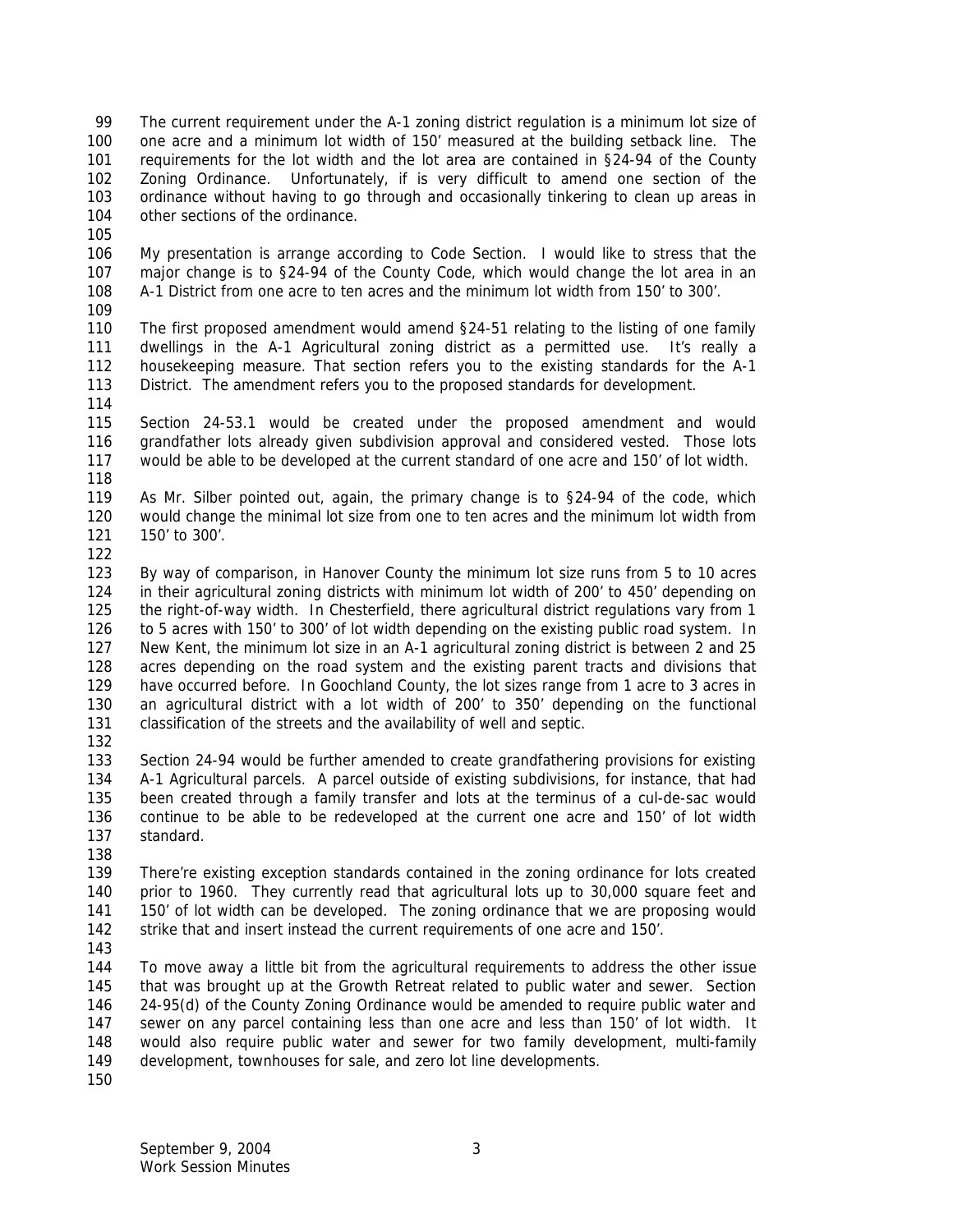Section 24-95(d) would be amended to require public water and sewer for all dwellings or buildings intended for occupancy in any of the "R" residential zoning districts. Section 24-95(e), which currently relates to exceptions to those standards, would be stricken from the ordinance completely.

 Those provisions are going to generate a number of questions and issues. One that the staff identified is that immediately family transfers of property are a widely used way to divide property in an agricultural zoning district; and staff is wondering if there should be an exception to the to the proposed ten-acre minimum lot size for immediate family transfers. We'd be happy to address as well, any other questions and issues that you identify as you review the ordinance. That is one we came up with thinking about the possible ramifications.

 Moving on to the subdivision ordinance requirements: the current requirement contained in the subdivision ordinance includes §19.2, which deals with definitions. The term "subdivision" is defined in §19.2 and immediate family transfers of property are exempt from subdivision ordinance requirement. They are not reviewed; they do not have to go through the normal subdivision ordinance review procedures. They are required to be in the subdivision ordinance under 15.2 2244 of the code. The county code must allow for immediate family transfers between family members.

 Section 19-145 deals with the water supply provisions of the subdivision ordinance. In general, §19-145 sets forth what must be contained in a public water system and provides for subdivisions of lots less than 8000 square feet. The developer can supply a complete central water system to the county.

 Section 19-146 currently deals with sanitary sewers and requires a central sewer, if possible with the option for community water systems and for drain fields on lots, if no central water system is provided. Again, these are the existing current requirements as they relate to sanitary sewer. They are dealt with again in Sections 19-145 and 146 of 181 the subdivision ordinance.

 The staff has proposed a number of amendments to the subdivision ordinance. The first we would be an amendment to Section 19.2, which defines subdivisions and deals with the immediate family transfer provisions. The proposed amendment would require that the grantee or the recipient of the property be at least 18 years of age and able to hold title to the property. It would require that the property be held for a minimum of 5 years and also adds the term sibling to the definition of immediate family.

 Section 19-145 would be amended to require developers to build and convey a public 191 water system for any subdivision containing lots of less than 1 acre in size and any "R" residentially zoned district and would amend §19-146 to require the developer to run sewer connections to any lots containing less than 1 acre.

 I know that is a lot of information to digest and I've given you copies of the proposed ordinance text amendments. The additions are in bold; the language to be eliminated is struck through. Again, I'll be happy to answer any questions that the Commission Members might have. I thank you for your time. 

- Mrs. Ware Thank you.
-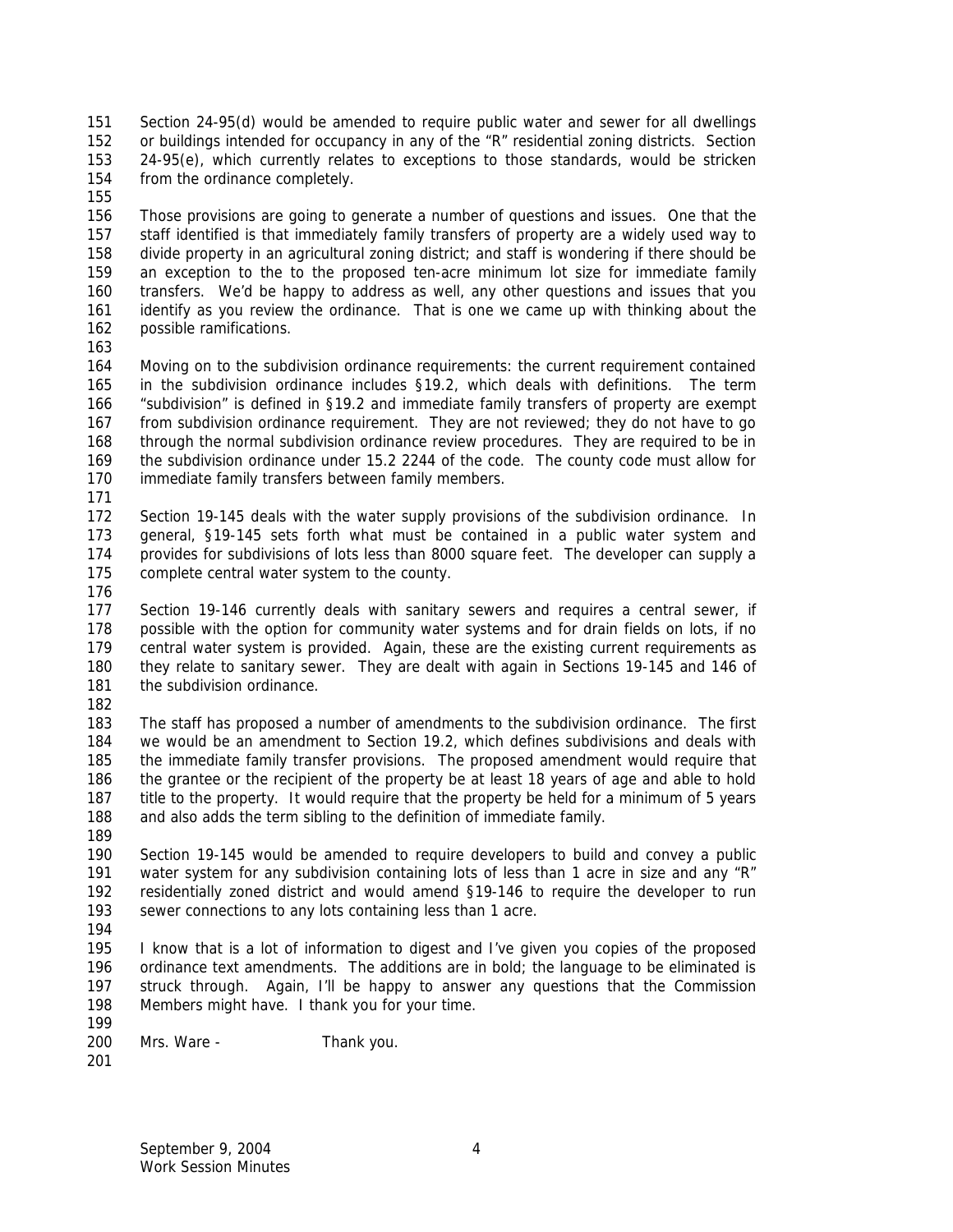Mr. Silber - This is a lot of information, as Lee indicated, and it is a fairly complicated amendment. But we really do need input from the Planning Commission to determine whether this is on track; how you think the county should proceed. 206 Mr. Marshall - Lot sizes are to big.

 Mr. Silber - Ten acres is to large? 210 Mr. Vanarsdall - Did you say (unintelligible). 212 Mr. Marshall - No, the size, 10 acres. Mr. Vanarsdall - Ten acres. I noticed… Mr. Marshall - Ten areas that could last a while in Jim's district, but I don't know about any other district. 219 Mr. Vanarsdall - Lets see, Hanover was 10 acres, wasn't it? Mrs. Ware - Yes. Chesterfield is 5. Mr. Marshall - Chesterfield is 5. Hanover has got a lot more land then we do. 225 Mr. Donati - Have some of these localities established a green line or something of that effect where that borders might take place. Mr. Silber - Yes. I wouldn't call it a green line, but they do have growth boundaries. 231 Mr. Donati - Okay. 233 Mr. Silber - Areas that they encourage development to occur and if you go outside of those areas, the larger lot sizes are required. 236 Mr. Emerson - Chesterfield and Hanover. Mr. Marshall - I can see 5 acres or so being fine in Varina and then maybe 2 or 3 being okay in Three Chopt if you drew a line. 241 Mr. Donati - According to what you are proposing... Mr. Silber - This is being recorded, so it is difficult for Debbie to hear multiple conversations. Mr. Archer - I'm sorry. I was asking him who was closest to us in terms of sizes 247 and he was telling us it were New Kent. But there was some other ramifications beside just being 2 acres. How we initially land on 1 acre and when…does anybody know? Mr. Silber - Dave, do you know? Mr. O'Kelly - Its been in the ordinance since 1960. Mr. Archer - How come we were so small compared to everybody else around us.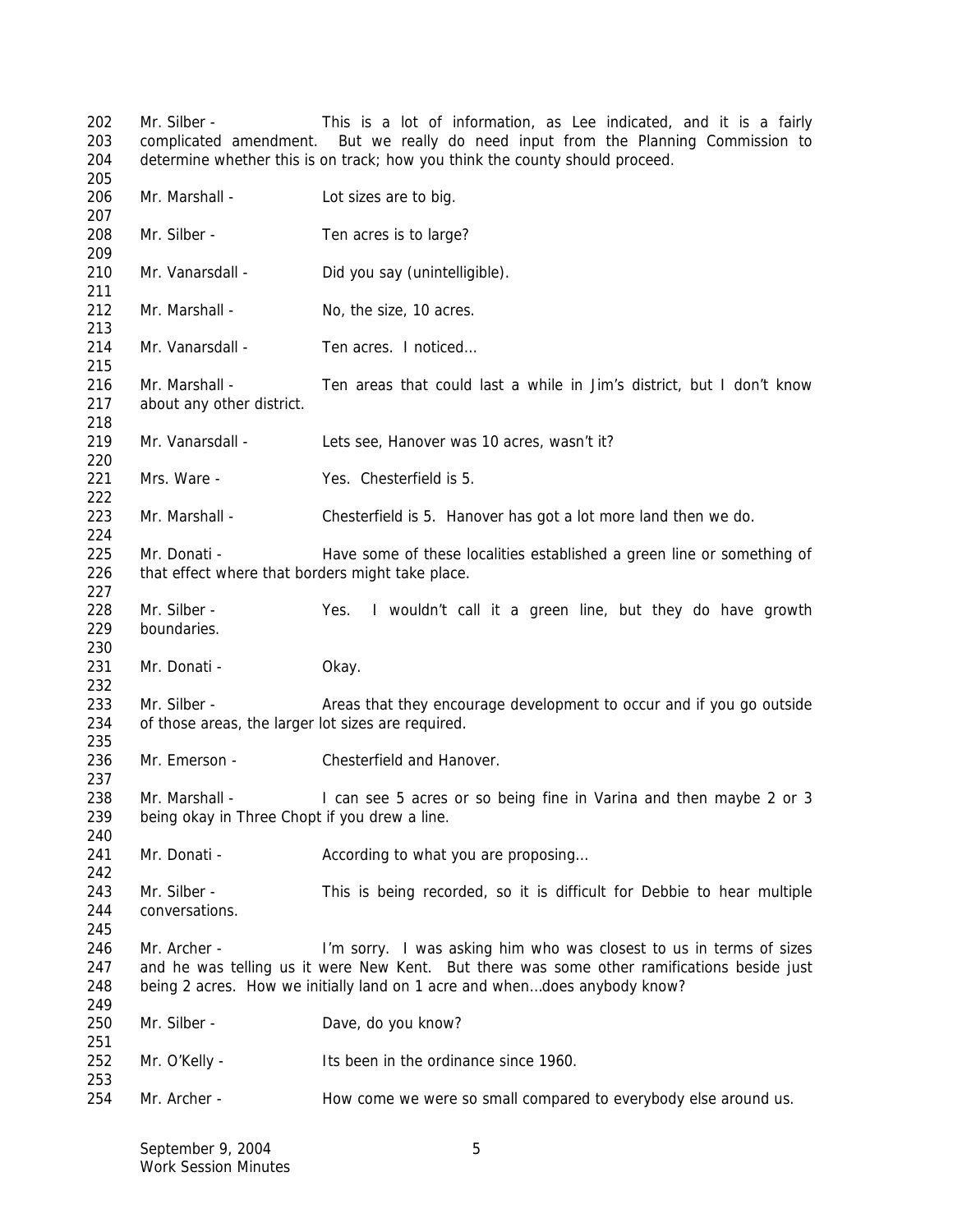256 Mr. Vanarsdall - I can't either.

258 Mr. O'Kelly - I think over the years there have been amendments that other localities have considered. They may have started out with an acre years ago, but we are the only locality that I'm aware of that has the one acre minimum lot size currently on the books. 

 Mr. Archer - Yes. To me I sort of had the same…when the Manager introduced this at the retreat and he mentioned 10 acres and I didn't know whether it was something arbitrary that he just came up with, sort of like Mr. Marshall...it seems like a drastic jump all at once from one to ten. I don't know if I disagree with it or not because I don't know enough about it to know what I'm disagreeing with, but it does seem like a huge leap to go from one to ten. I suppose after we get some input from the public probably (unintelligible)…

269 Mr. Vanarsdall - I think that...

271 Mr. O'Kelly - Keep in mind too that one reason for considering this ordinance is to ask developers to come in and rezone (unintelligible) and develop these ten acres lots.

274 Mr. Silber - That is what you may need to recall. At the growth retreats we had, there was a lot of discussion about how we're willing to manage the growth, and providing the services and infrastructure needed to keep up with the growth. One of these techniques is to have a more logical method for a handling development. Where you come out logically and not leap frog out. We're beginning to see a lot of development of one-acre lots. They were not on the edges, but they were further out, and it's very difficult to provide services when you're subdividing land into one-acre lots. So it wasn't, 10 acres, it could be debated whether 5 is appropriate or 15 is appropriate, but I think the point is that we're trying to encourage development on the fringes with a logical extension of utilities. As Mr. Donati indicated, many localities, certainly Chesterfield and Hanover, have these growth boundaries. Where they very much encouraged growth to occur within those boundaries. Outside those boundaries, it's highly discouraged.

287 Mr. Archer - And I'm not saying I disagree with that. I don't know enough about it 288 right now to understand whether I do or not. 

 Mr. Emerson - One other thing to keep in mind too, is that this is intermediate measure as we work through the Comprehensive Plan over the next sixteen to eighteen months. 292 We're probably going to come up with different ways of developing in the agricultural zones, and different types of zoning categories for you to consider. And, subsequently you will amend the zoning subdivision ordinances possibly to accomplish different design methods and things. This is a way of keeping your properties from getting eaten up in smaller land (unintelligible) parcels, until you have time to work through that process as well.

- 
- Mr. Donati I noticed you haven't addressed this minimum square footage of the homes. I think right now it's currently at 900 square feet. Is that something that we need to do also?
- Mr. Silber - Mr. Donati, we have considered that. I think at this point we're not recommending any changes. We realize 900 square feet is very minimal. We don't see builders building in that minimum. At this point, the County's position is we prefer not to get into dwelling square footages.
-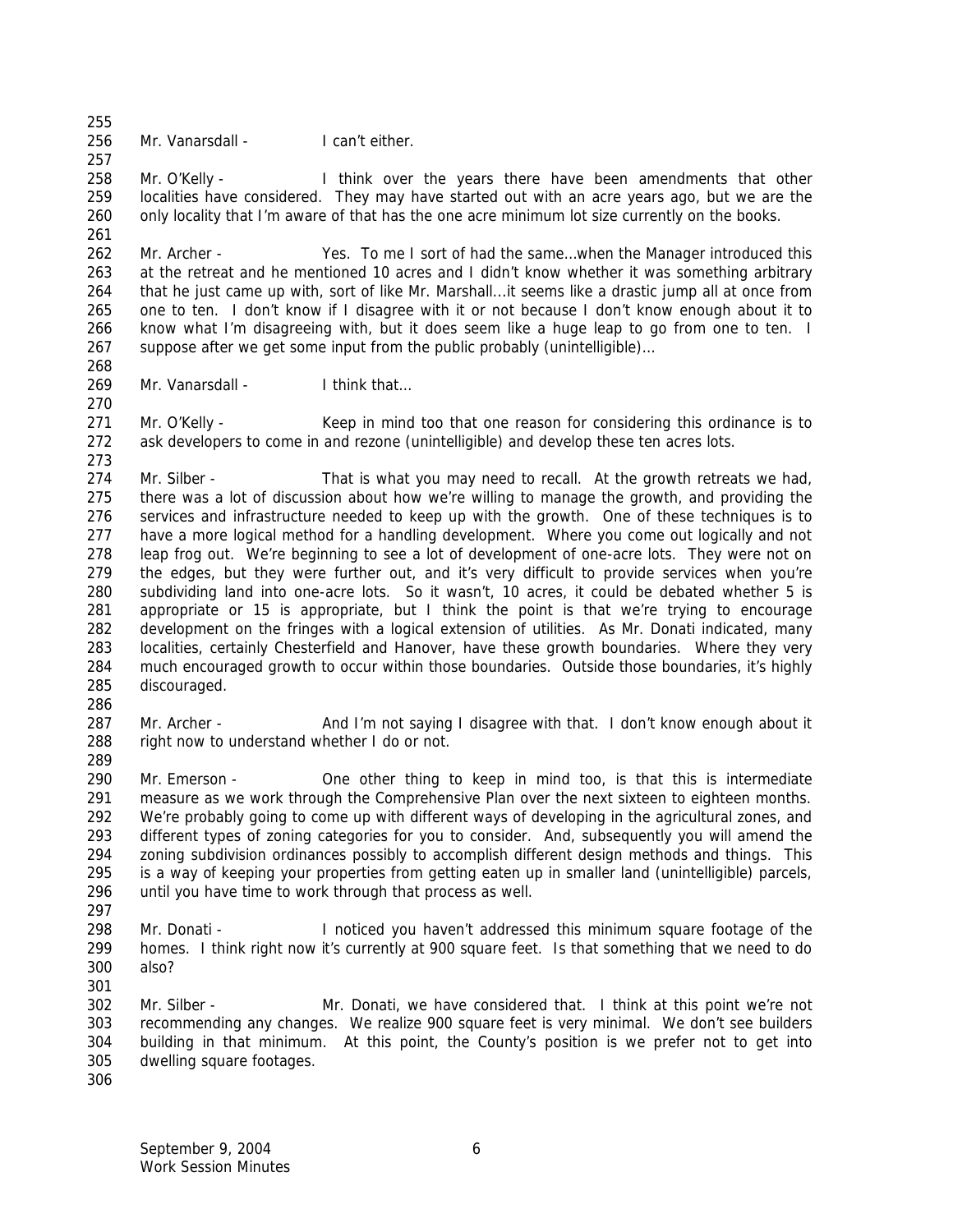Mr. Marshall - I don't see where it makes sense to change, say I'm going to change where they can build, have a one acre lot with a 900 square house now I'm going to up their acreage to 10 acres (unintelligible) build a 900 square foot house. Mr. Archer - It would be hard to find the house. Mr. Marshall - I would have thought they would gone ahead and changed it. Like Mr. Donati said. 316 Mr. Silber - All the square footages are by zoning districts, they'll increase ... square footages increase as the lot sizes increase. So you're point is well taken. Some people might think they increased to 900 square foot for A-1, just an acre lot, it's much smaller than like in an R-3. Those lots are a lot smaller, and the house size could be made more than 900, so there's some (unintelligible). Mr. O'Kelly - The county attorney really advised us to try to stay away from (unintelligible), and that's another reason we haven't addressed it. Mr. Jernigan - I have a question. When, during the retreat they said there was 15,000-zoned parcels in Henrico that hadn't been improved, and, 5,000 A-1 parcels, in subdivision parcels. And, in here it says 614. So why the difference? Mr. Emerson - This is based on potential lots. We already (unintelligible) the properties, and (unintelligible), and this I think is based on accurate land (unintelligible). Mr. Tyson - Right, I went through the assessor's records. They had a database of information that tied into our GIS system, and I queried all A-1 properties. From those that I could identify being in a subdivision, I counted 614 that were vacant. And, I could certainly check those figures and run them again. Mr. Jernigan - I understand. I remember that figure did come out at the retreat. That it was a large number of A-1 subdivided lots. Mr. Emerson - Well there are two different ways of looking at it. One was potential, the other that Lee is presenting tonight is actual recorded lots. Mr. O'Kelly - We're going to have to get an accurate count on that because of state law. We're going to have to notify every property owner that's affected by this ordinance. Mr. Silber - It's every property owner that owns A-1 zoning. Mr. Tyson - Right. My rough estimate that was about 6,000 properties. Mr. Donati - How many? Mr. Tyson - 6,000. Mr. Marshall - After our next POD meeting (unintelligible) by a 1,000. Mr. Donati - Everybody that has a house. Mr. Marshall - Or vacant land.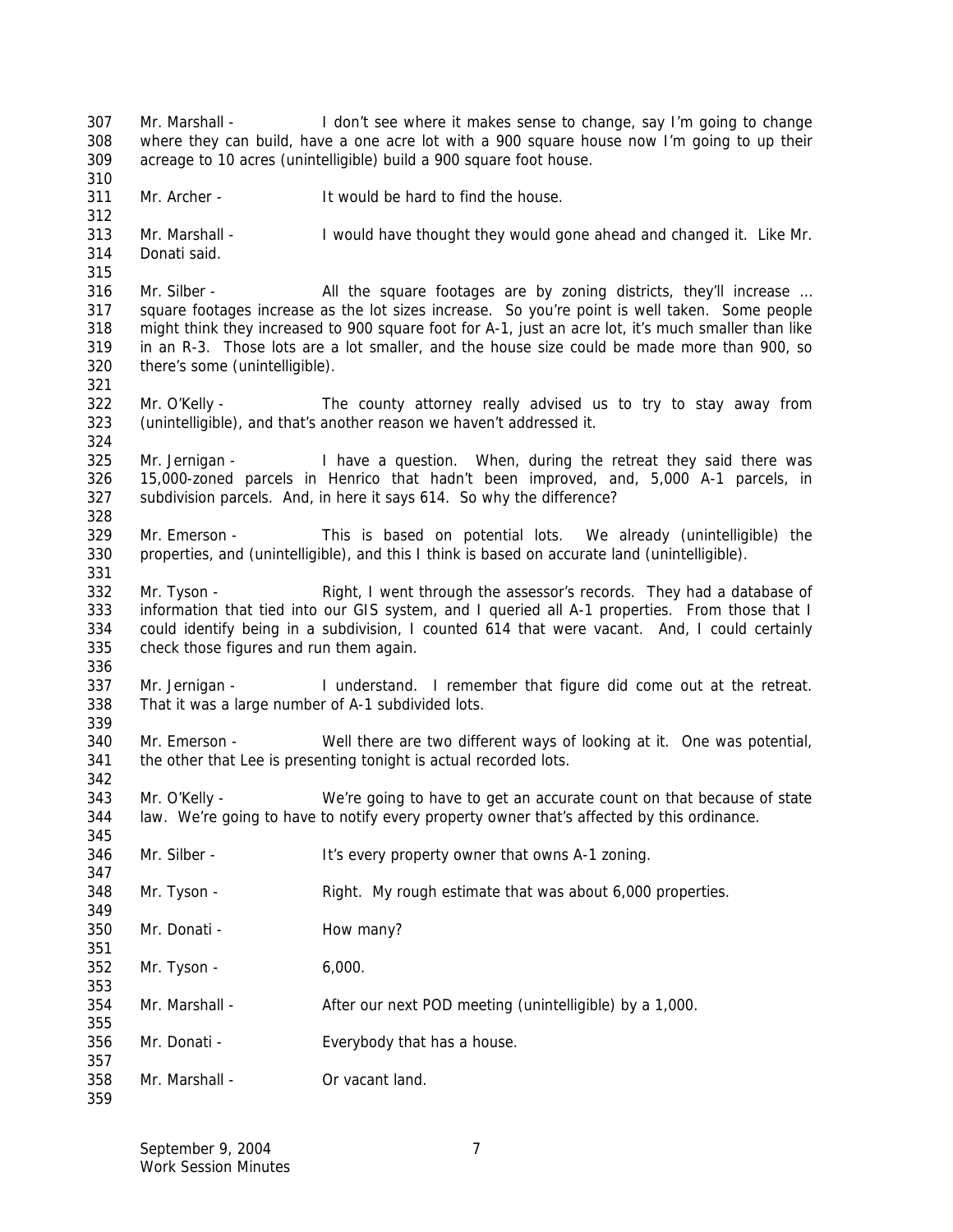Mr. O'Kelly - Anybody that is zoned A-1.

 Mr. Silber - The way the state code was amended, about 2 years ago, we fought it, but they said anything that impacts the density in a residential zoning classification. And, we specifically pointed out, that any property that is zoned A-1, whether it's built on or not, has to be notified with a text amendment…that could impact their ability to build on the property. So we have to notify all property owners.

 Mr. Marshall - So, (unintelligible) all these lots that are A-1 that are less than 10 acres, so they're now basically just have to get it zoned?

- Mr. Silber One of the exceptions that's been built into the amendment that Lee just spoke to, is if you have a parcel of land that's less than 10 acres, say 9 acres, this text will allow you to build one house on that property. They would not be able to subdivide it to one-acre lots.
- 

 Mr. Marshall - What if it's a half-acre? 

- 378 Mr. Silber Half-acre of land?
- Mr. O'Kelly It has to be at least an acre under the current ordinance.

Mr. Silber - So anywhere between one acre and 10 acres …

- Mr. Marshall (Unintelligible) would have to follow in these stacks, would fall under an acre. There's no way about it.
- Mr. Silber That's correct.

Mr. Marshall - That is want I was getting at. (unintelligible)

 Mr. Archer - I noticed we've been trying to address the situation where you've got the grantee, the grantee must be 18 years of age and able to hold title of the property, retain title to a minimum of five years. If you look at the situation where a parent say, had 10 children and you have 10 acres of land, and wants to give each one an acre and want to build on it. To me they'd have to rezone each one-acre property? (Unintelligible) grandfather clause.

- Mr. Silber Mr. Archer, right now the way the ordinance is, without this amendment, currently you can split off a parcel of your property and give it to one of your children. Or give it to a parent, give it to someone who meets this definition. That split has to meet the current zoning requirements, which is one-acre, 150-feet in width. What we would do here is go to 10 acres and 300 feet, and you could split it off, but you would have to meet that 10-acre, 300 feet requirement. The question that Lee posed is do we want to consider any exceptions for family divisions. That's not built into the ordinance right now. You'd have to meet the minimum requirements. There is some argument that would say, well, maybe if you had one of the latter exceptions, maybe you could split it off, say 3 times – each lot's got to be 3 acres each or something. There could be some exceptions we could build into it, if you think that's appropriate. Now, the risk you run with that is there's going to be a lot of people, I think a lot of the property owners that will be claiming to split off for brother John, and sisters Mary, and Hillary. There may be these so-called family divisions that are going to be difficult to enforce. Are they really family divisions?
- 

Mr. Marshall - Why is it going to be difficult to enforce?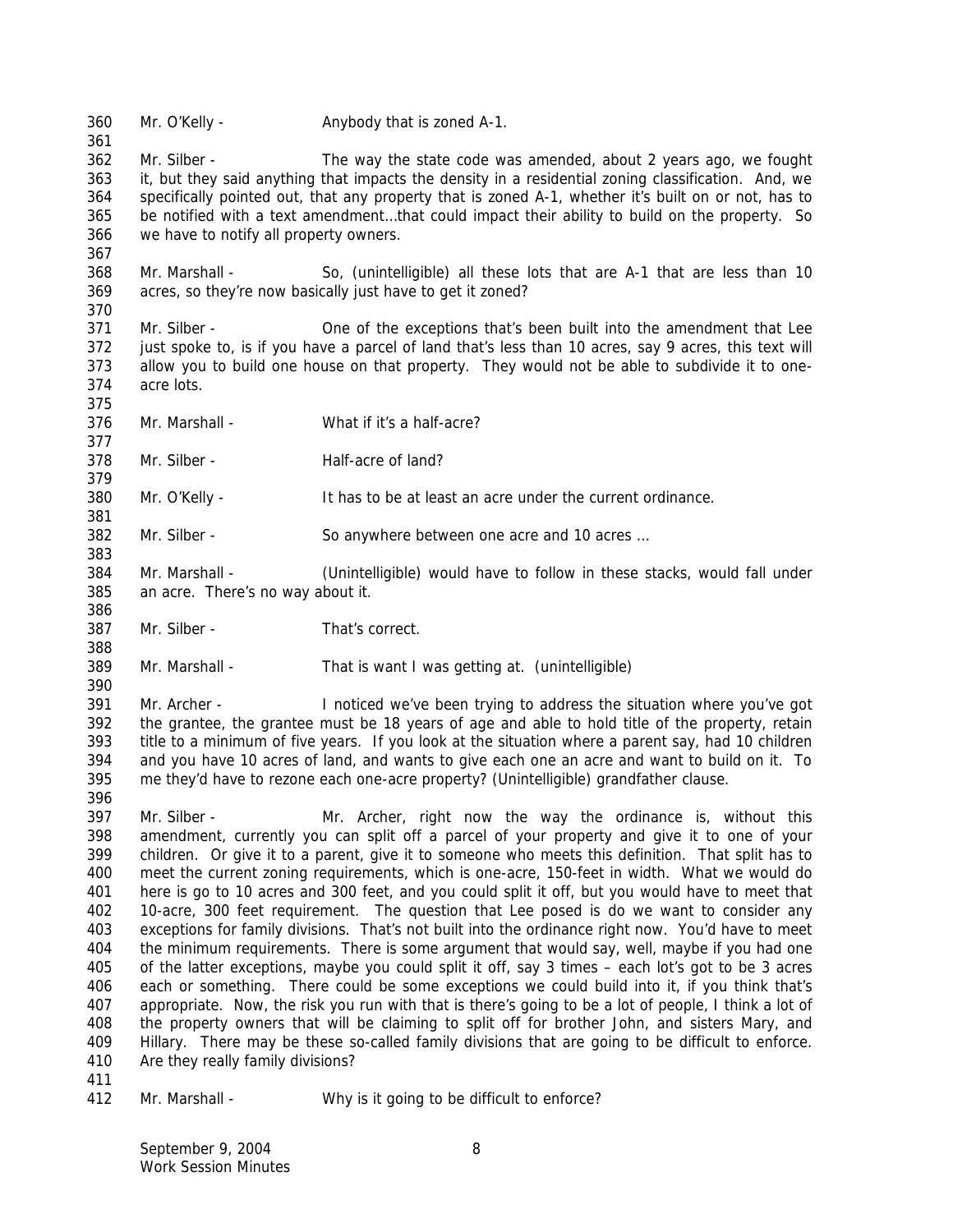Mr. Silber - Because, how would you know that they're really splitting it off for that family member. Overriding the code. It has got to be split for a family member, they have to hold title to it, they have to be 18 and hold it for 5 years.

418 Mr. Marshall - Right.

420 Mr. Tyson - Spotsylvania, actually it also requires that there be an affidavit on the plat that the information you're disclosing is correct and that you're not circumventing the subdivisions.

 Mr. Marshall - That's the next thing that I'm getting at. Cause I just did one. I just did one in Louisa. And, unlike Henrico, and this is something I've said to you before … one of the problems that you're going to run into or you can run into, currently now, if I wanted to go record a plat, in the Clerk's Office, in the Circuit Court, all I have to do is take it over there and record it. It doesn't matter, whether the lots are right, wrong, that family is within the subdivision or not … that's all that has to be done. Now, I found it interesting, until recently, Chesterfield, just recently, started doing like other jurisdictions like New Kent's been doing and Louisa does. I had to leave the plat for the Planning Office, in Louisa, with the deed. And they look into it to make sure that it's a legitimate valid family subdivision before they'll allow it to be recorded, become a lot at the Court House. In Chesterfield, I had one the other day, and it was just a boundary survey. In other words, not creating a lot – it was a boundary survey. I could not record it, till I took it to the Planning Office, and someone stamped exempt on it. They looked at, made sure by the tax map that it was not a division of that lot. And they stamped it exempt, and I had to go back (and it all happened the same day) to the Clerk's Office and have it recorded.

 Mr. Emerson - That requires the cooperation of the elected Clerk, who doesn't necessarily have to do that. That would be something that we would want to do, if we could accomplish that, but the Clerk's elected independent, operates independent, so they can do as you say. They could record whatever you bring to them, if they choose to cooperate with localities, in most part if you ask them they'll adhere to (unintelligible). You have to ask them to do that. That's an extra duty. 

- Mr. Marshall I think that's something we have to look into.
- Mr. Silber - We'd have to come up with that mechanism, if that's the way we want to go.
- 

 Mr. Marshall - Cause otherwise, you're going to open yourself up, as we're open right now, to people just putting whatever lots and splits and divisions that you want and its recorded and its of record, then somebody is buying it, and then the County will say, sorry you can't build on it. 

 Mr. Silber - Mr. Marshall is correct. Anybody can go to the Courthouse and record a split. That split may not meet the zoning requirements. But when they come in to get a building permit if it doesn't meet zoning requirements, we don't issue the building permit. Then they'll either have to pick up more land or seek a variance from the Board of Zoning Appeals or somehow deal with it. You can split a parcel of land one time and not go through the subdivision process. You split it a second time, creating a third parcel, you've got to go through the subdivision process. Unless there's a split for a family member.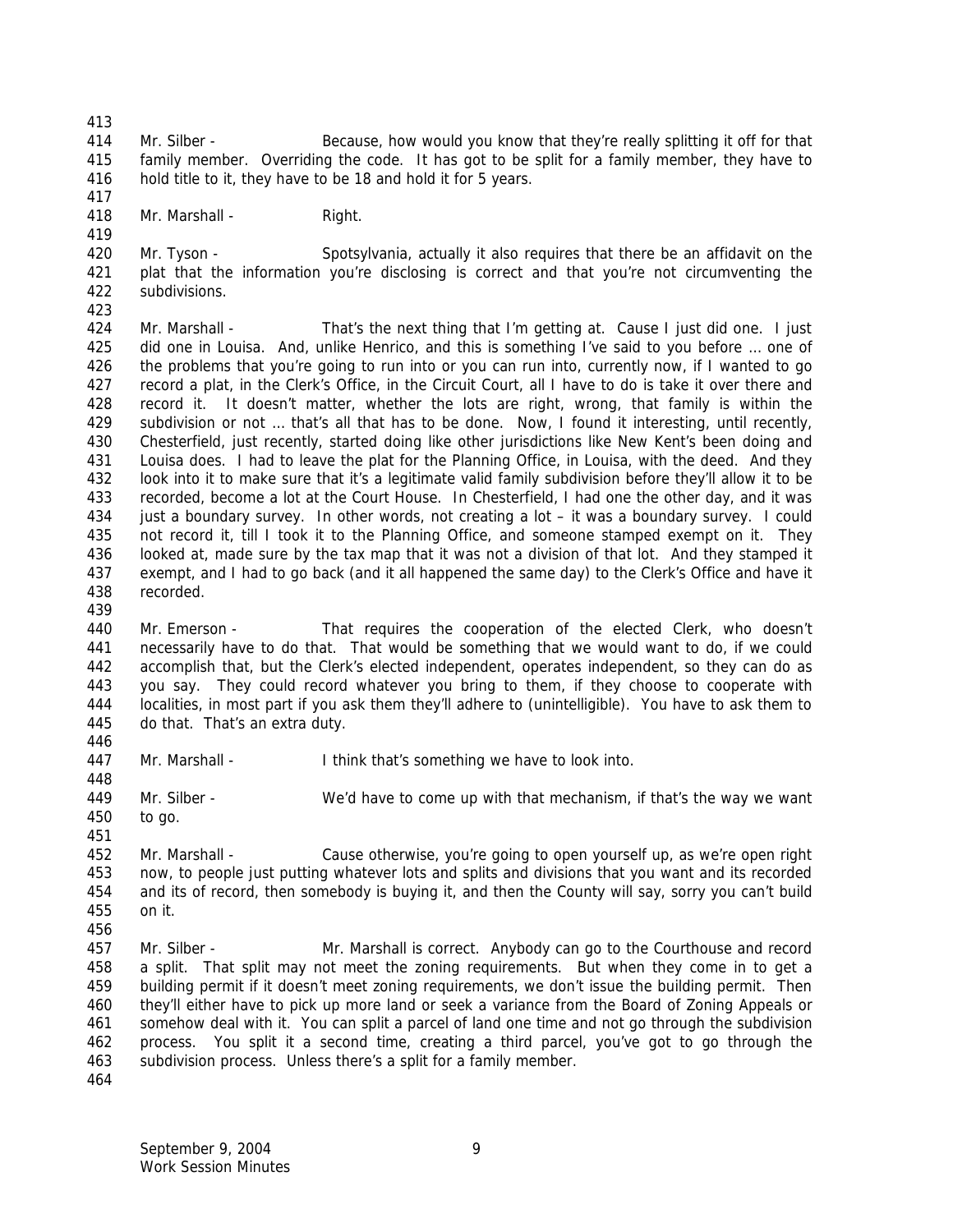Mr. Donati - Under your proposal, there won't be anymore one-acre lot subdivisions, correct? Mr. Silber - That's correct. 470 Mr. Marshall - **Example 10** metals it gets zoned. Mr. Donati - You keep saying less than an acre. Mr. O'Kelly - The R-0 district still permits one-acre lots. Mr. Donati - One-acre lots. What would happen if you had a development that wanted to buy a hundred acres, or a couple hundred acres tract of land, with five acres estate lots where you could have a full mini estates. So that would be out of the picture, right? Mr. Silber - You could zone it R-0. Mr. Donati - (Unintelligible) less than one acre, if I'm right, for R-0. 484 Mr. Emerson - But you could have a zoning category be a lot larger than the required than the required minimum. 487 Mr. Donati - Oh, okay. Mr. Marshall - So he'd have to go through zoning. He could just plat it. Mr. Tyson - If it was zoned A-1, you could not plat five-acre parcels. 493 Mr. Marshall - Right. Mr. Silber - Keep in mind if you zone it to a "R" district, and its less than 1 acre then you have water and sewer. Mr. Donati - So if you did the five-acres you'd still have to have water and sewer. 500 Mr. Marshall - Right. Mr. Vanarsdall - What do you want from us tonight? We've got another meeting to go to. What do you want from us tonight? Mr. Silber - Well, any guidance you can give us … we would like to hear it. I hope that staff's noted some of these suggestions. Mr. Marshall - I think you need to look into the lot size and then the growth boundaries (unintelligible) may be appropriate for ten acres in the Varina district, not the Three Chopt District. Mr. Vanarsdall - Are you saying the minimum number of acres? Not the lot size, not the width of the land. Mr. Silber - What you're talking about then is really addressing this in the Comprehensive Plan where you would designate some areas ….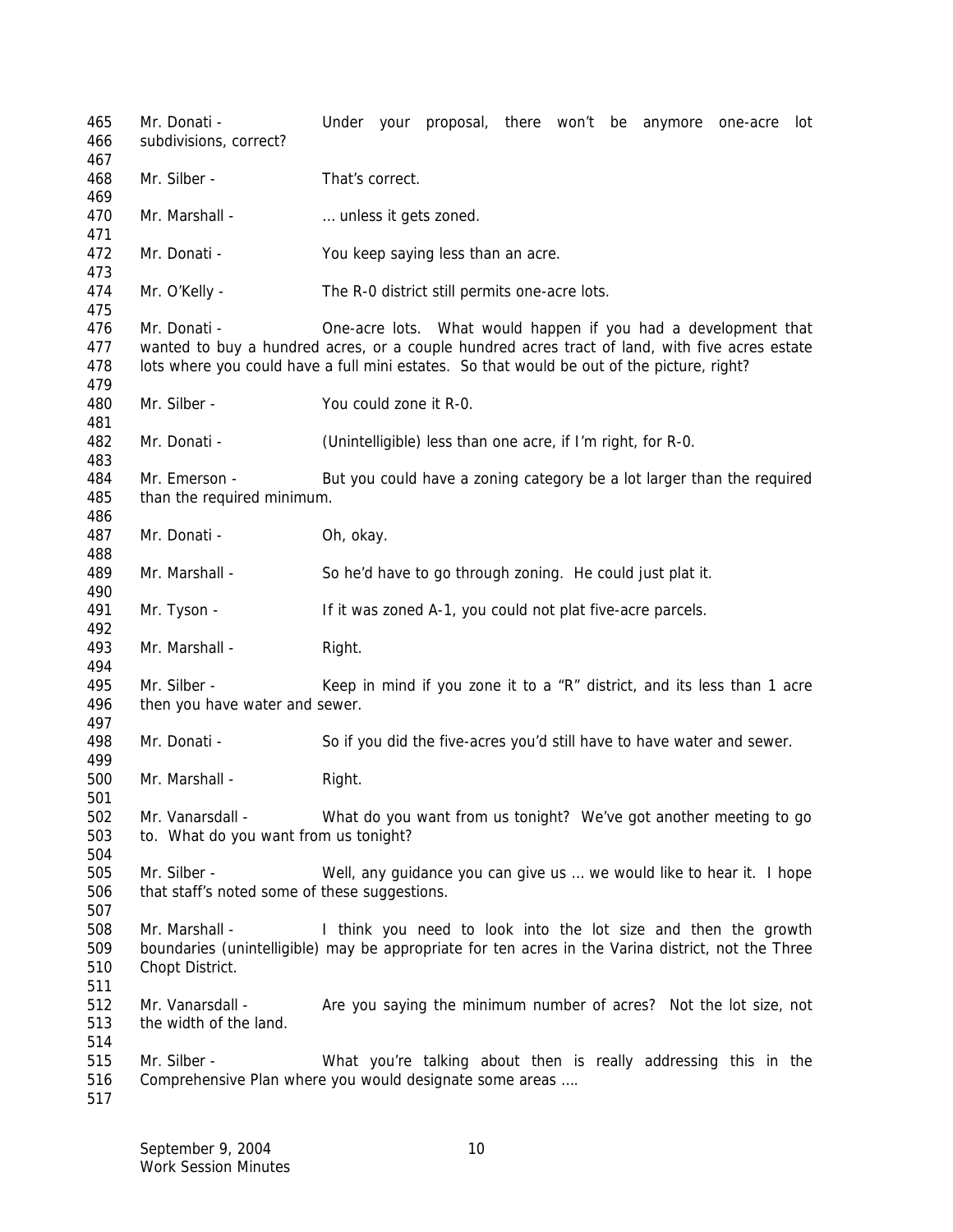Mr. Marshall - Growth areas. Mr. Silber - Growth areas, right. Where certain ordinances would apply. We hadn't gone there yet. But that might be something that will come out in the Comprehensive Plan update. Do you feel that this approach, if we could figure out what lot size is appropriated, do you feel that this is a valid approach? Or, do you think that something (unintelligible) then the Comprehensive Plan that deals with growth boundaries? Mr. Marshall - My main (unintelligible) ten acres is the way to go, and then force everybody to zone anything. 529 Mr. Silber - As Mr. Emerson indicated that is an interim period. We're looking at sixteen-to-eighteen months coming back and looking at things, like growth boundaries and other comprehensive planning approaches. The new ordinances are going to deal with clustered lots and … Mr. Marshall - I do think if we had these high numbers, (unintelligible) ten acres, that you're going to have provide something for family divisions. 537 Mr. Emerson - I think the discussion of those issues ... Mr. Marshall - I think you're going to have to allow some people to do some family divisions, if you're going to keep it at ten. 542 Mr. Emerson - Right. Mr. Marshall - I think you are going to have to be some exceptions to allow people to do some family divisions so they can have the kids, whatever. Mr. O'Kelly - … two acres, three acres, five acres. Mr. Marshall - You mean for the family division? Mr. O'Kelly - Yeah. Or keep it at one acre. Mr. Emerson - Without the residual (unintelligible). 555 Mr. Marshall - Or the family division. Mr. O'Kelly - What that will do is set us up for abuse. If you make it to small, there are going to be too many times that somebody is going to come in, a realtor saying this is for family member, and that's not exactly the case. Mr. Marshall - That's where I think, what I was talking about with the old plat process is not allowing working with Ms. Smith, and not allowing those plats just to go to records, and then saying it's a family division. Like I went through in Louisa, the lady up there, she took the plat, she called in the people and she did the research to make sure it was really a family division before she even let the plat go to records. Mr. Tyson - The proposal to require that the grantee be 18 and is able to hold title, is going to catch some of that. Because, I've had experience where people have transferred title of property to an 18-month old saying, well I'm going to give this to my child. And, no, I'm not circumventing the subdivision ordinance. And then next week there's a for sale sign.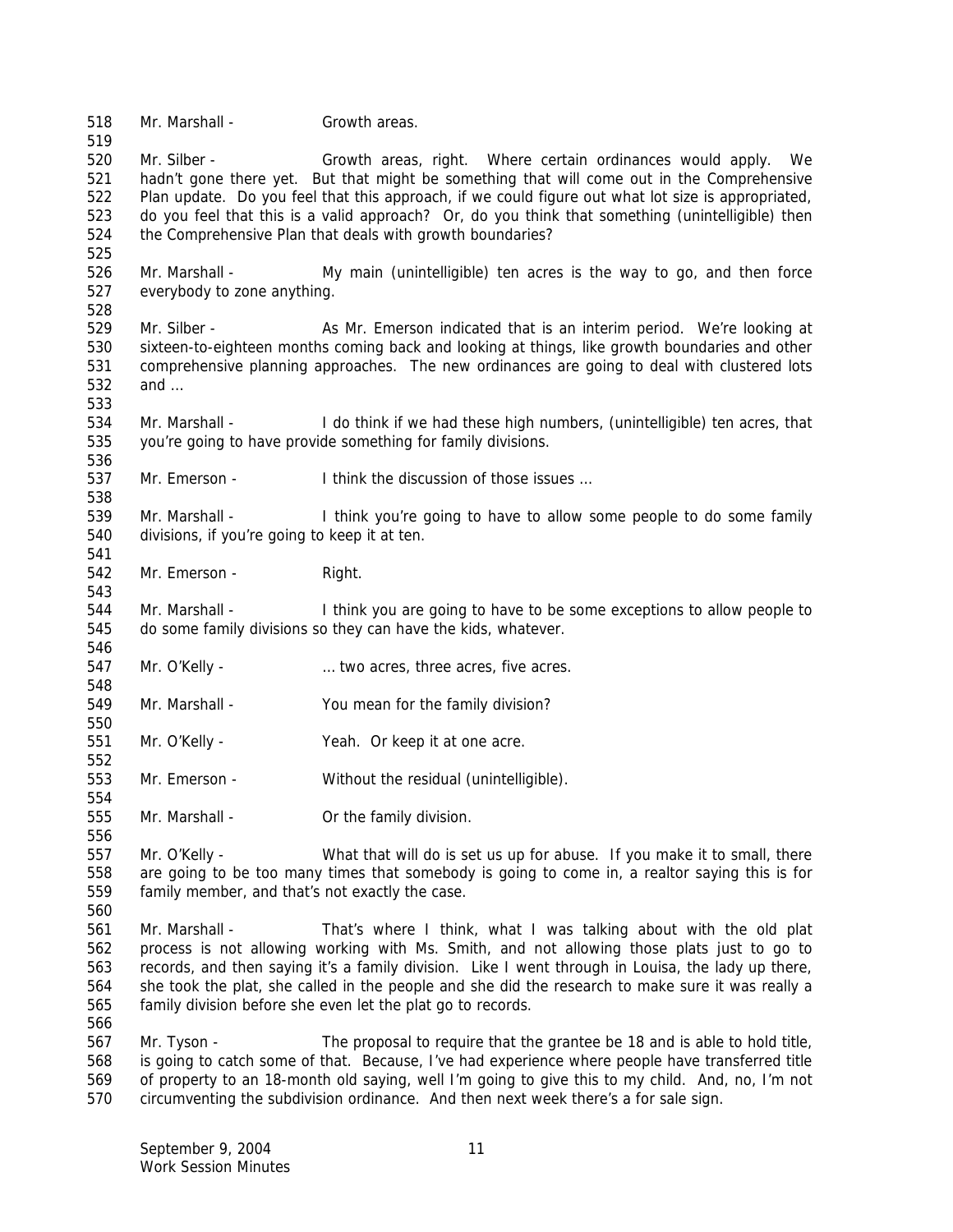Mr. Marshall - I think state law says you can't be under 18 and hold title to real estate. Mr. Emerson - That's what I was going to say. (Unintelligible) that I'm aware of that an individual did that. And, the judge caught it and he appointed a guardian-at-litum for the child who would not let them sale the property. 579 Mr. Marshall - Right, it's against state law. Mr. Archer - It would have to be put in trust. 583 Mr. Marshall - It has to be in trust. There would have to be something that if you could do an exception, I think the only way to make sure that it doesn't get abused, is to have a process with Ms. Smith. Whereby, she makes the plats, gets stamped by the Planning Department before you record. Mr. Silber - So, do I hear there's consensus to, at this point, stay with the 10 acres? Stay at that, at this point, look at some family division exceptions, (unintelligible) acres from 3 to 5 acres or something in that range. With some mechanisms so that we can keep track of these divisions from a procedural standpoint, working with the Clerk's office. There's some information, you all expressed some concern about the square footages of homes. We'll have to consider … Mr. Marshall - I think the acreage is (unintelligible). Mr. Donati - Let's say somebody has a … let's assume that we've adopted 10 acres … let's say that Joe Blow out there, has a 5 or an 8 acre tract of land that he wants to sell, everybody's building around him – if I buy that piece of property, does that mean I've got to divide more than (unintelligible). Mr. O'Kelly - No. If it hadn't been divided before, this ordinance would provide (unintelligible) and you could build house on it. Mr. Silber - Without water and sewer. Mr. O'Kelly - Without water and sewer. Mr. Donati - Where is it in here? Mr. Silber - Point that out to us, Lee. Mr. Marshall - What size is this family division, do you think? What size of the family division? 616 Mr. Archer - How would we know? Mr. Jernigan - Well, let me ask you one thing. On a family division, am I correct in saying that you can only do four. Did I hear that? You can split it as many ways, is that right? Mr. Marshall - Yes. We've got 10 children, and we can give each one of them an acre.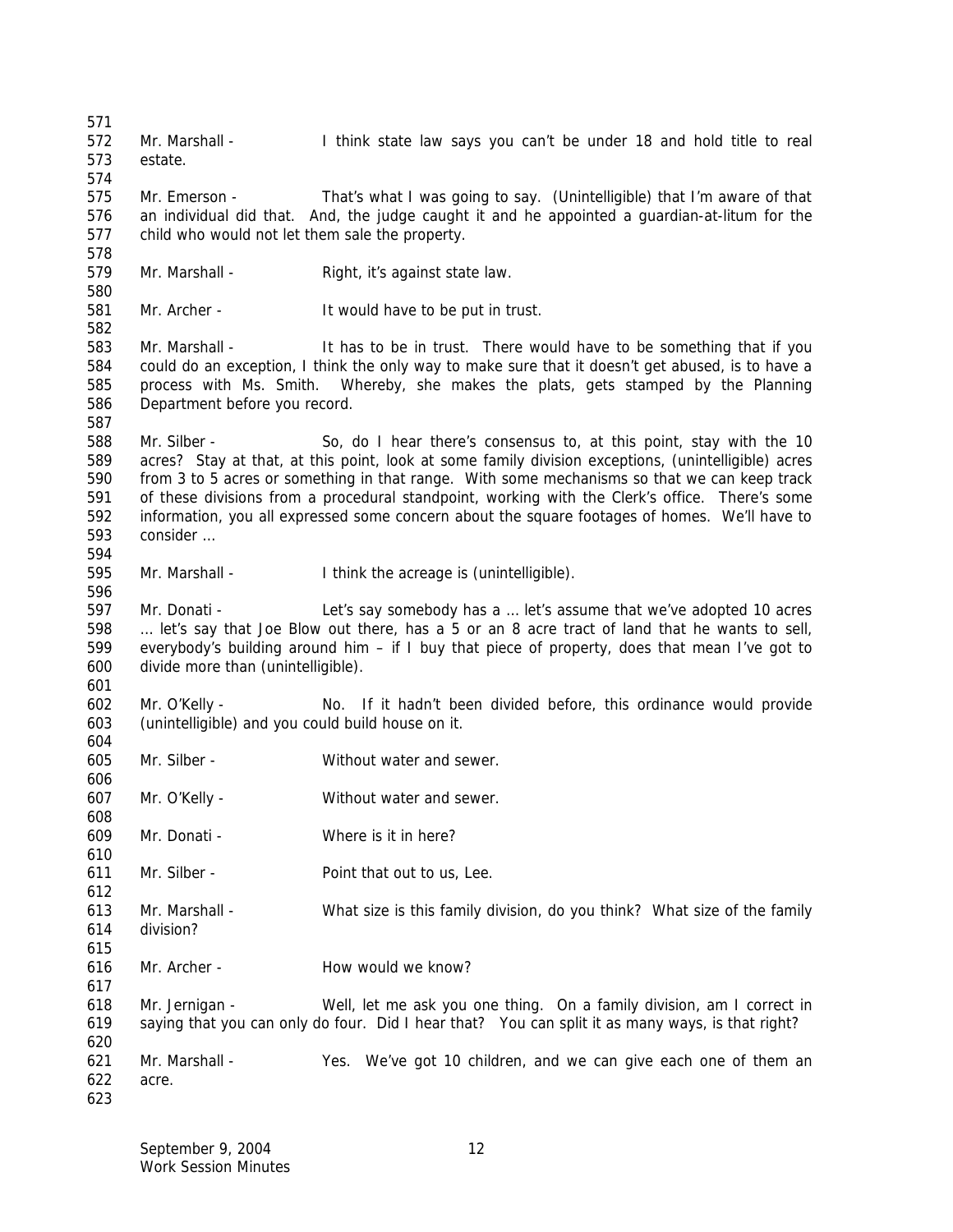Mr. Jernigan - Okay.

 Mr. Emerson - Let me ask, while he's looking for that. What's the reasonable residual size if you allow an exception of the 10 acres? Say, we're going to let an acre serve for a family division, if I were going to split off a parcel, my child … I have a 3-acre parcel, do you want to have a minimum residual, in order to allow those divisions to occur? If you have 2-acres, then you have an acre you're going to let somebody split that down the middle? Or, do you want them to have these minimums of 5 acres left over, meaning they have to have six in order to do a family division, in order to try to maintain a larger lot size.

 Mr. Archer - I don't think there's any scientific way we can come up with what the correct number … maybe we should suggest go with the 10 and see how this whole thing evolves. I believe we'll be able to answer all the questions that the public is going to ask us because we're not going to work it out. 

Ms. Ware - I think it's different for every family.

 Mr. Silber - I think what we have to do is put forward the best ordinance that we can. Hold a public hearing and begin to receive input. The Planning Commission as a body, has got to feel comfortable with what you're going out with. In the form of a public hearing we'd be able to defend why you come up with those acres. I think Joe raises a good point, do you want to be concerned about that residual or not. I kind of think, a minimum of one-acre might be small; you might want to add two-acre minimums for a split. But, you know, the process I think will begin to weed this stuff out. But we do need to go forward with some form so we can begin to hold a public hearing. Now, we may want to come back with another work session for the Commission. If you want, we will fix up this draft and come back with another work session. If you don't think that's going to be productive, you want us to incorporate these changes, and go ahead and set a public hearing, we can do that. I'm concerned that if we go to public hearing, 652 the October  $14<sup>th</sup>$  date I do not recommend for a public hearing, because we have 28 zoning cases, right now. I would suggest we hold a separate meeting for public hearing, like mid-October, or we can do another work session.

 Mr. Jernigan - I would rather see us have another work session because I don't think everybody right now is on the same page, as to what we need. We're already in trouble, already for what's leaked out. I mean, we've had Joe, how many … 1,400 acres come through to be subdivided.

Mr. Emerson - I think they have (unintelligible) …

 Mr. O'Kelly - I think for three weeks we have had 21 new subdivisions filed, and over another 1,600 A-1 lots.

Mr. Vanarsdall - Randy, you think we'll be on the same wave length with another …

 Mr. Jernigan - I think, I'd rather discuss it. We're a little pressed for time right now, but, I sure don't want to go … today I wouldn't feel good about going to a public hearing. I'll be truthful. I'd rather sit there and clear up some issues before you do that.

 Mr. O'Kelly - Between the Board and the Planning Commission at the retreat called 673 for a  $2<sup>nd</sup>$  work session on September 22nd at the POD meeting. We could certainly, if you want to, set that tonight. I think we can … the things that the Commission has brought to our attention tonight and include it in a second draft. Also, the County attorney is looking at this. We have not …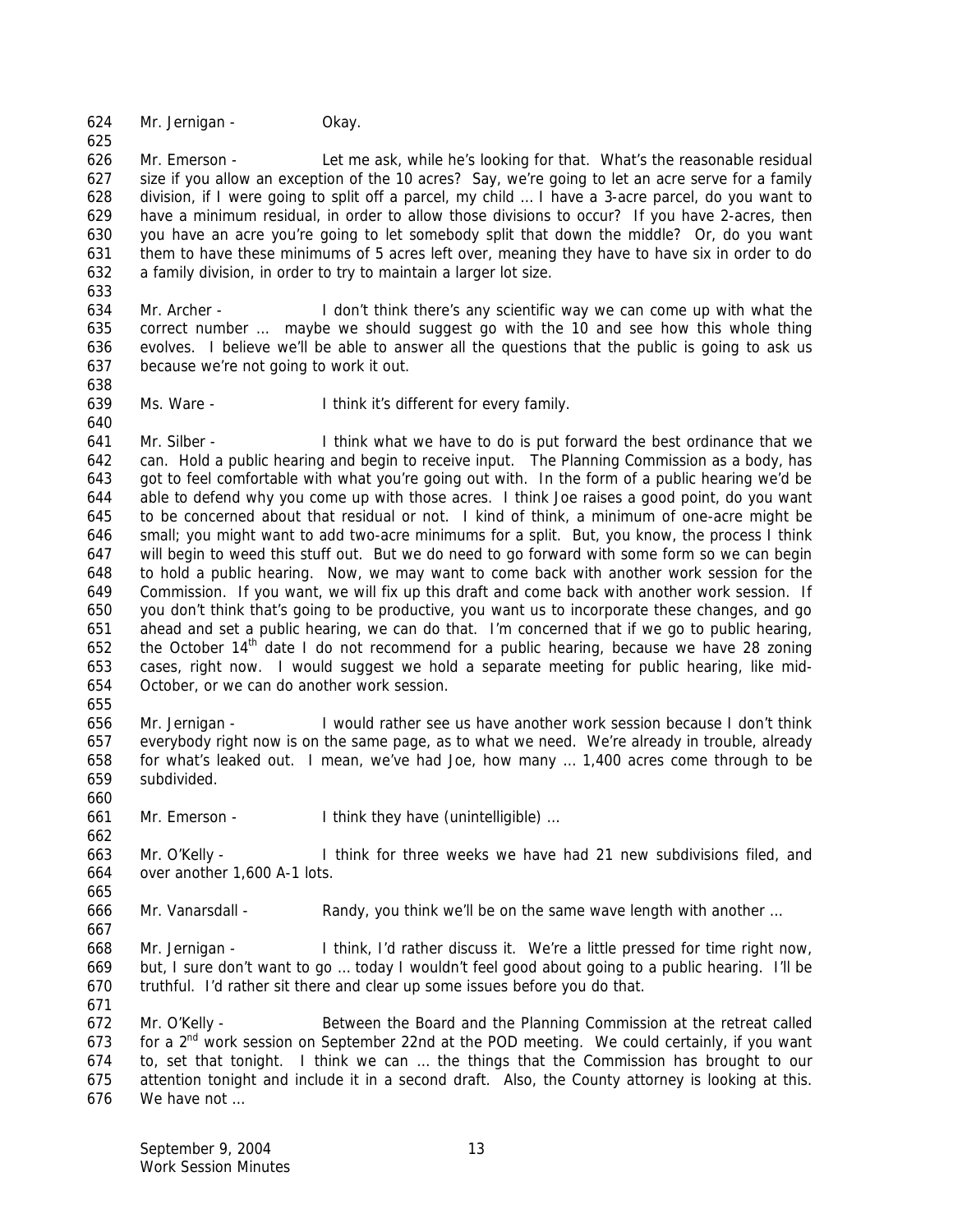| 677               |                                                                   |                                                                                                                                                               |
|-------------------|-------------------------------------------------------------------|---------------------------------------------------------------------------------------------------------------------------------------------------------------|
| 678<br>679        | Mr. Vanarsdall -<br>take John's word for it.                      | That is what I asked you, what they said about it. Not that I don't                                                                                           |
| 680<br>681<br>682 | Mr. O'Kelly -<br>to bring back to you.                            | We haven't received their comments yet, so that's something we need                                                                                           |
| 683<br>684<br>685 | Mr. Jernigan -<br>before we faced the public hearing on this one. | I would recommend that we, I'd rather be a little more organized                                                                                              |
| 686<br>687<br>688 | Mr. Vanarsdall -                                                  | You say the 22nd?                                                                                                                                             |
| 689<br>690        | Mr. Jernigan -                                                    | You need a motion.                                                                                                                                            |
| 691<br>692        | Mr. O'Kelly -                                                     | Yes sir.                                                                                                                                                      |
| 693<br>694<br>695 | Mr. Jernigan -<br>22 <sup>nd</sup> , after our POD meeting.       | I'll make a motion, that we have a second work session on September                                                                                           |
| 696<br>697        | Mr. Marshall -                                                    | Second.                                                                                                                                                       |
| 698<br>699<br>700 | Mrs. Ware -<br>aye. All opposed. The motion passes.               | Motion made by Mr. Jernigan, seconded by Mr. Marshall. All in favor,                                                                                          |
| 701<br>702        | Mr. Marshall -                                                    | Mr. Silber.                                                                                                                                                   |
| 703<br>704        | Mr. Silber -                                                      | Yes sir.                                                                                                                                                      |
| 705<br>706        | Mr. Marshall -                                                    | One housekeeping matter before our next meeting. Paragraph 6, of<br>your substantially in accord, for the eastern area middle school.                         |
| 707<br>708<br>709 | Mr. Silber -                                                      | Yes sir.                                                                                                                                                      |
| 710<br>711<br>712 | Mr. Marshall -<br>meetings back. Paragraph 6.                     | I think the first sentence, I understand how it came about to be done<br>with. We acted on the Henrico County government center complex, western campus a few |
| 713<br>714<br>715 | Mr. Silber -                                                      | Paragraph 6. Of the Resolution?                                                                                                                               |
| 716<br>717        | Mr. Marshall -                                                    | No, substantially in accord.                                                                                                                                  |
| 718<br>719        | Mr. Silber -                                                      | What page?                                                                                                                                                    |
| 720<br>721        | Mr. Marshall -                                                    | Six.                                                                                                                                                          |
| 722<br>723        | Mr. Silber -                                                      | Page 6?                                                                                                                                                       |
| 724<br>725        | Mr. Marshall -                                                    | Page 6.                                                                                                                                                       |
| 726<br>727        | Mr. Silber -                                                      | Yes, I see it. We'll fix that in the next draft.                                                                                                              |
| 728<br>729        | Mrs. Ware -                                                       | Are we adjourned.                                                                                                                                             |